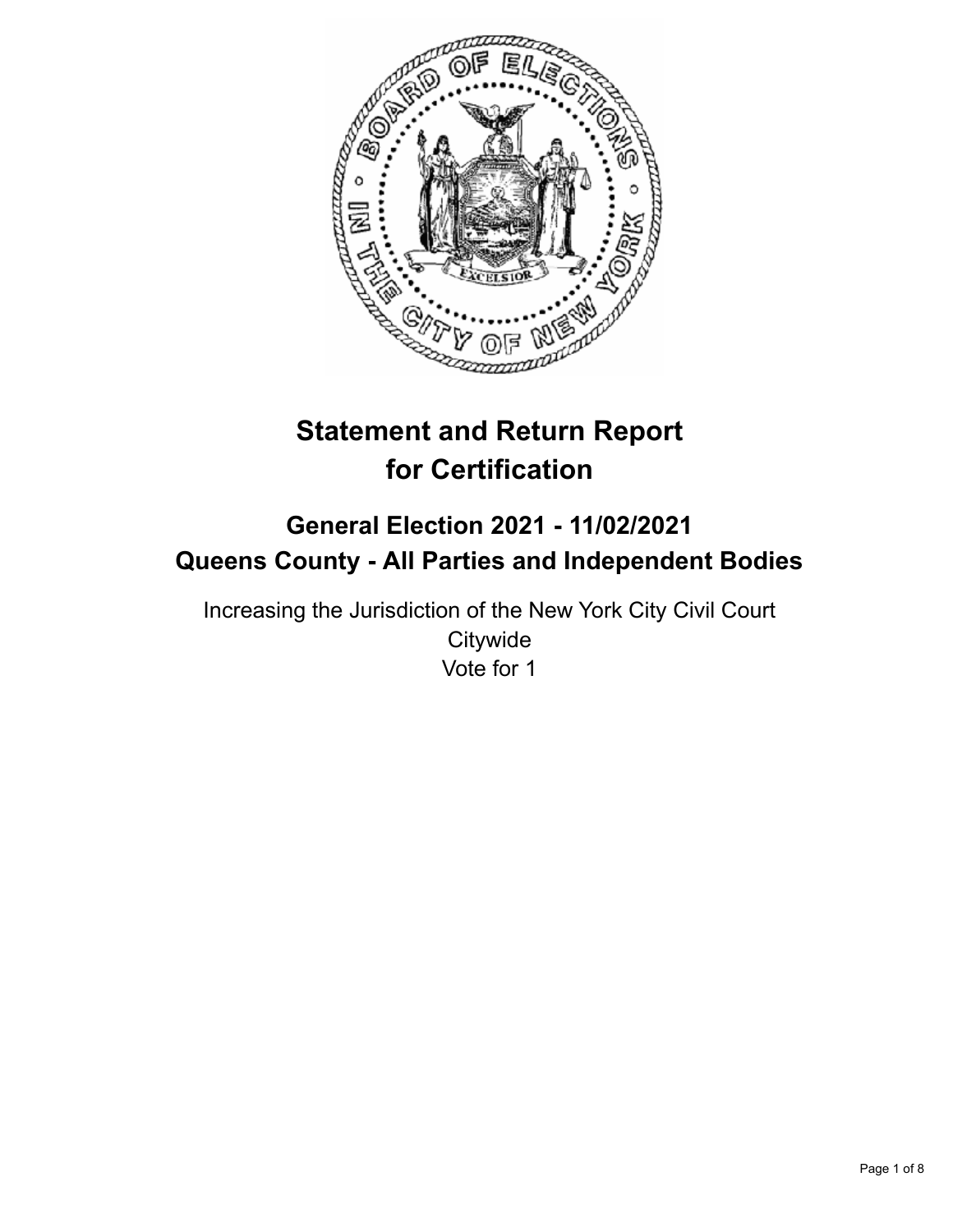

| PUBLIC COUNTER                                           | 23,094 |
|----------------------------------------------------------|--------|
| <b>MANUALLY COUNTED EMERGENCY</b>                        | 0      |
| ABSENTEE / MILITARY                                      | 1,401  |
| AFFIDAVIT                                                | 198    |
| <b>Total Ballots</b>                                     | 24,693 |
| Less - Inapplicable Federal/Special Presidential Ballots | 0      |
| <b>Total Applicable Ballots</b>                          | 24,693 |
| <b>YES</b>                                               | 12,056 |
| <b>NO</b>                                                | 8,448  |
| <b>Total Votes</b>                                       | 20,504 |
| Unrecorded                                               | 4.189  |

## **Assembly District 24**

| PUBLIC COUNTER                                           | 13,728 |
|----------------------------------------------------------|--------|
| <b>MANUALLY COUNTED EMERGENCY</b>                        | 0      |
| ABSENTEE / MILITARY                                      | 1,309  |
| AFFIDAVIT                                                | 50     |
| <b>Total Ballots</b>                                     | 15,087 |
| Less - Inapplicable Federal/Special Presidential Ballots | 0      |
| <b>Total Applicable Ballots</b>                          | 15,087 |
| <b>YES</b>                                               | 9,251  |
| <b>NO</b>                                                | 2,850  |
| <b>Total Votes</b>                                       | 12,101 |
| Unrecorded                                               | 2,986  |

| <b>PUBLIC COUNTER</b>                                    | 12,833   |
|----------------------------------------------------------|----------|
| <b>MANUALLY COUNTED EMERGENCY</b>                        | $\Omega$ |
| ABSENTEE / MILITARY                                      | 1,548    |
| <b>AFFIDAVIT</b>                                         | 67       |
| <b>Total Ballots</b>                                     | 14,448   |
| Less - Inapplicable Federal/Special Presidential Ballots | $\Omega$ |
| <b>Total Applicable Ballots</b>                          | 14,448   |
| <b>YES</b>                                               | 7,848    |
| NO.                                                      | 3,658    |
| <b>Total Votes</b>                                       | 11,506   |
| Unrecorded                                               | 2,942    |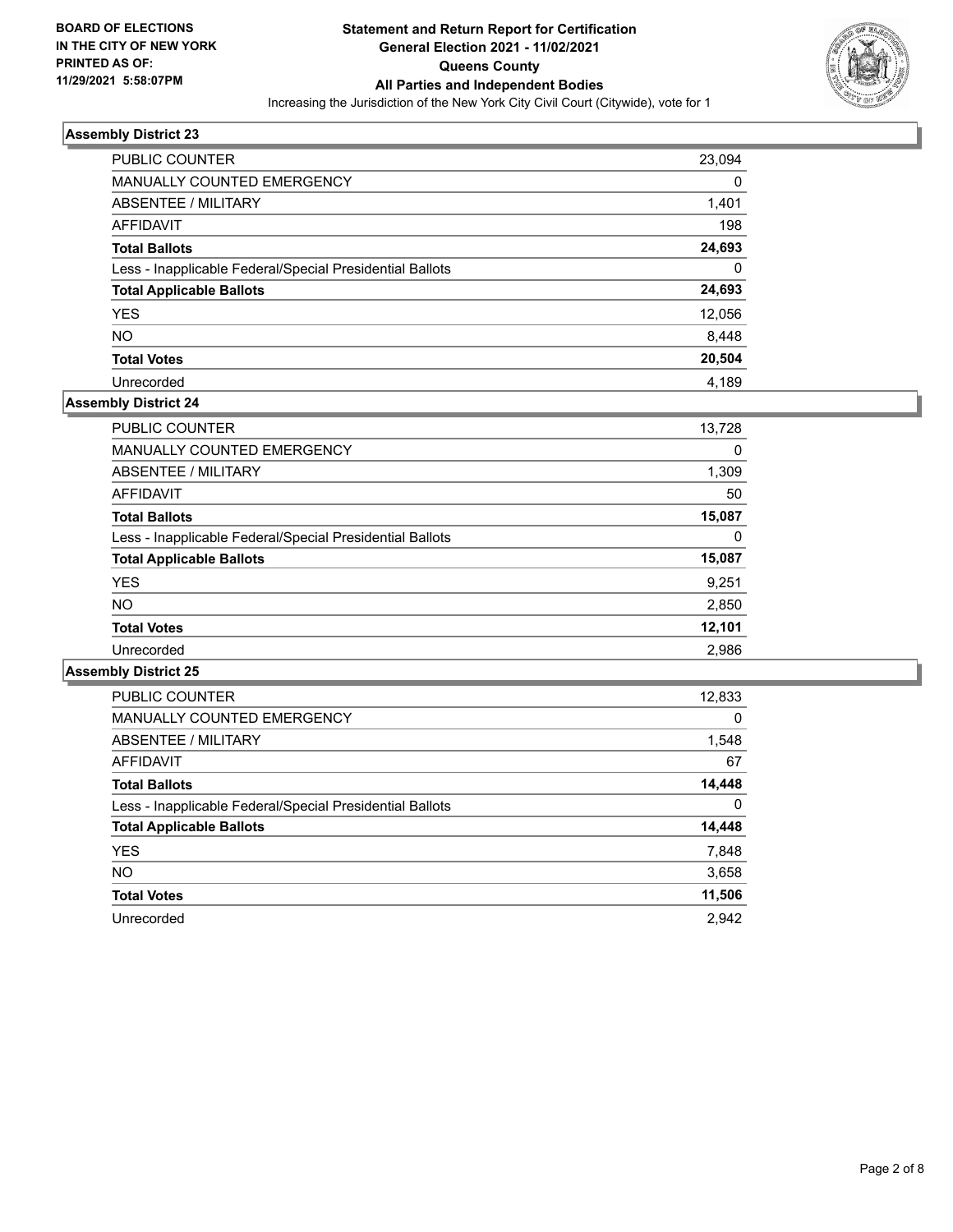

| PUBLIC COUNTER                                           | 22,506 |
|----------------------------------------------------------|--------|
| <b>MANUALLY COUNTED EMERGENCY</b>                        | 0      |
| ABSENTEE / MILITARY                                      | 2,402  |
| AFFIDAVIT                                                | 123    |
| <b>Total Ballots</b>                                     | 25,031 |
| Less - Inapplicable Federal/Special Presidential Ballots | 0      |
| <b>Total Applicable Ballots</b>                          | 25,031 |
| <b>YES</b>                                               | 14,363 |
| <b>NO</b>                                                | 6,546  |
| <b>Total Votes</b>                                       | 20,909 |
| Unrecorded                                               | 4.122  |

## **Assembly District 27**

| PUBLIC COUNTER                                           | 14,683 |
|----------------------------------------------------------|--------|
| <b>MANUALLY COUNTED EMERGENCY</b>                        | 0      |
| ABSENTEE / MILITARY                                      | 1,525  |
| AFFIDAVIT                                                | 59     |
| <b>Total Ballots</b>                                     | 16,267 |
| Less - Inapplicable Federal/Special Presidential Ballots | 0      |
| <b>Total Applicable Ballots</b>                          | 16,267 |
| <b>YES</b>                                               | 9,120  |
| <b>NO</b>                                                | 4,132  |
| <b>Total Votes</b>                                       | 13,252 |
| Unrecorded                                               | 3.015  |

| <b>PUBLIC COUNTER</b>                                    | 20,406   |
|----------------------------------------------------------|----------|
| <b>MANUALLY COUNTED EMERGENCY</b>                        | $\Omega$ |
| ABSENTEE / MILITARY                                      | 2,099    |
| <b>AFFIDAVIT</b>                                         | 117      |
| <b>Total Ballots</b>                                     | 22,622   |
| Less - Inapplicable Federal/Special Presidential Ballots | 0        |
| <b>Total Applicable Ballots</b>                          | 22,622   |
| <b>YES</b>                                               | 14,255   |
| NO.                                                      | 4,953    |
| <b>Total Votes</b>                                       | 19,208   |
| Unrecorded                                               | 3.414    |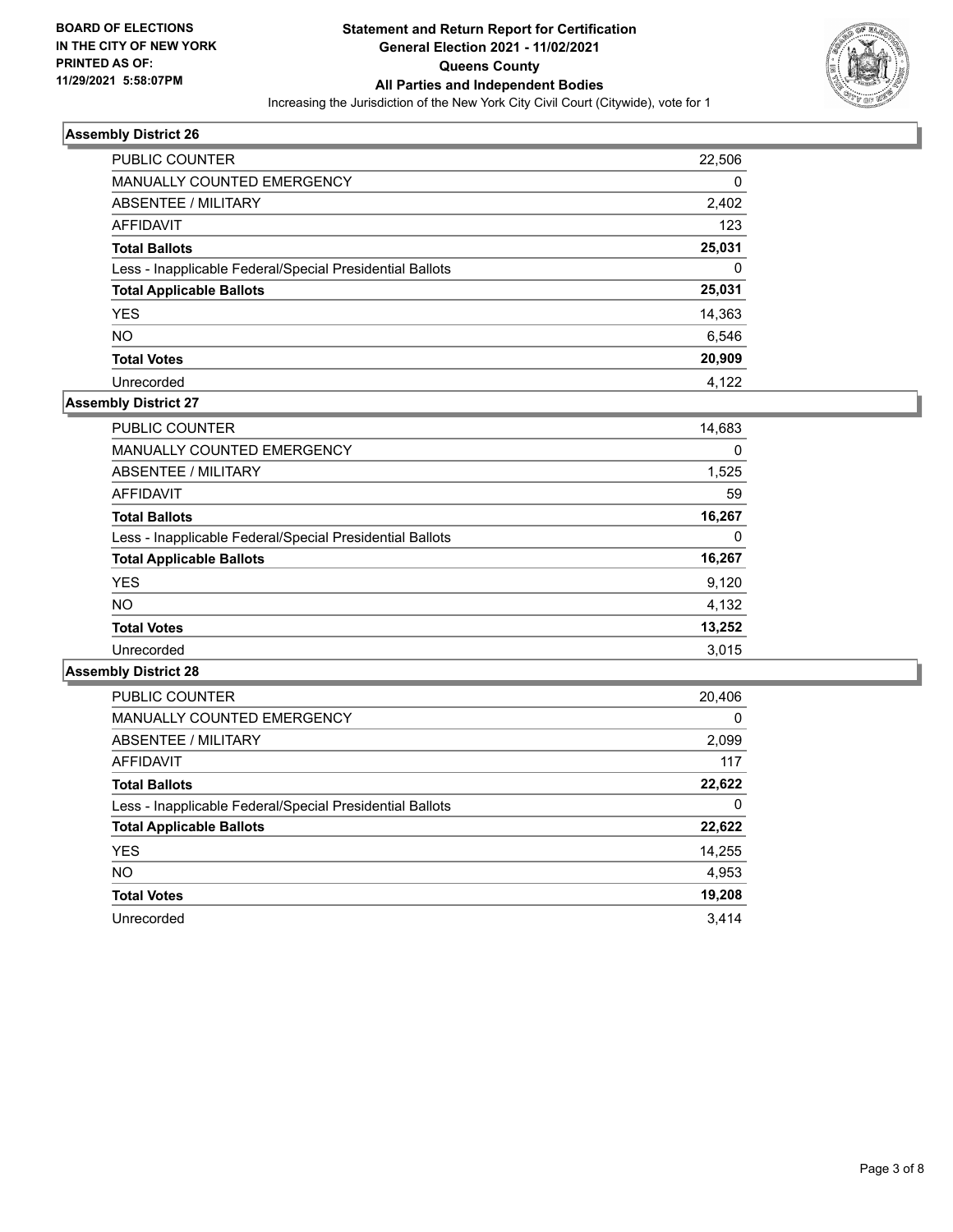

| PUBLIC COUNTER                                           | 16,114 |
|----------------------------------------------------------|--------|
| <b>MANUALLY COUNTED EMERGENCY</b>                        | 0      |
| ABSENTEE / MILITARY                                      | 1,361  |
| AFFIDAVIT                                                | 50     |
| <b>Total Ballots</b>                                     | 17,525 |
| Less - Inapplicable Federal/Special Presidential Ballots | 0      |
| <b>Total Applicable Ballots</b>                          | 17,525 |
| <b>YES</b>                                               | 11,824 |
| <b>NO</b>                                                | 2,220  |
| <b>Total Votes</b>                                       | 14,044 |
| Unrecorded                                               | 3.481  |

## **Assembly District 30**

| PUBLIC COUNTER                                           | 16,979 |
|----------------------------------------------------------|--------|
| <b>MANUALLY COUNTED EMERGENCY</b>                        | 0      |
| ABSENTEE / MILITARY                                      | 1,142  |
| AFFIDAVIT                                                | 100    |
| <b>Total Ballots</b>                                     | 18,221 |
| Less - Inapplicable Federal/Special Presidential Ballots | 0      |
| <b>Total Applicable Ballots</b>                          | 18,221 |
| <b>YES</b>                                               | 10,479 |
| <b>NO</b>                                                | 4,313  |
| <b>Total Votes</b>                                       | 14,792 |
| Unrecorded                                               | 3.429  |

| <b>PUBLIC COUNTER</b>                                    | 10,973   |
|----------------------------------------------------------|----------|
| <b>MANUALLY COUNTED EMERGENCY</b>                        | $\Omega$ |
| ABSENTEE / MILITARY                                      | 775      |
| <b>AFFIDAVIT</b>                                         | 75       |
| <b>Total Ballots</b>                                     | 11,823   |
| Less - Inapplicable Federal/Special Presidential Ballots | 0        |
| <b>Total Applicable Ballots</b>                          | 11,823   |
| <b>YES</b>                                               | 7,609    |
| NO.                                                      | 1,769    |
| <b>Total Votes</b>                                       | 9,378    |
| Unrecorded                                               | 2.445    |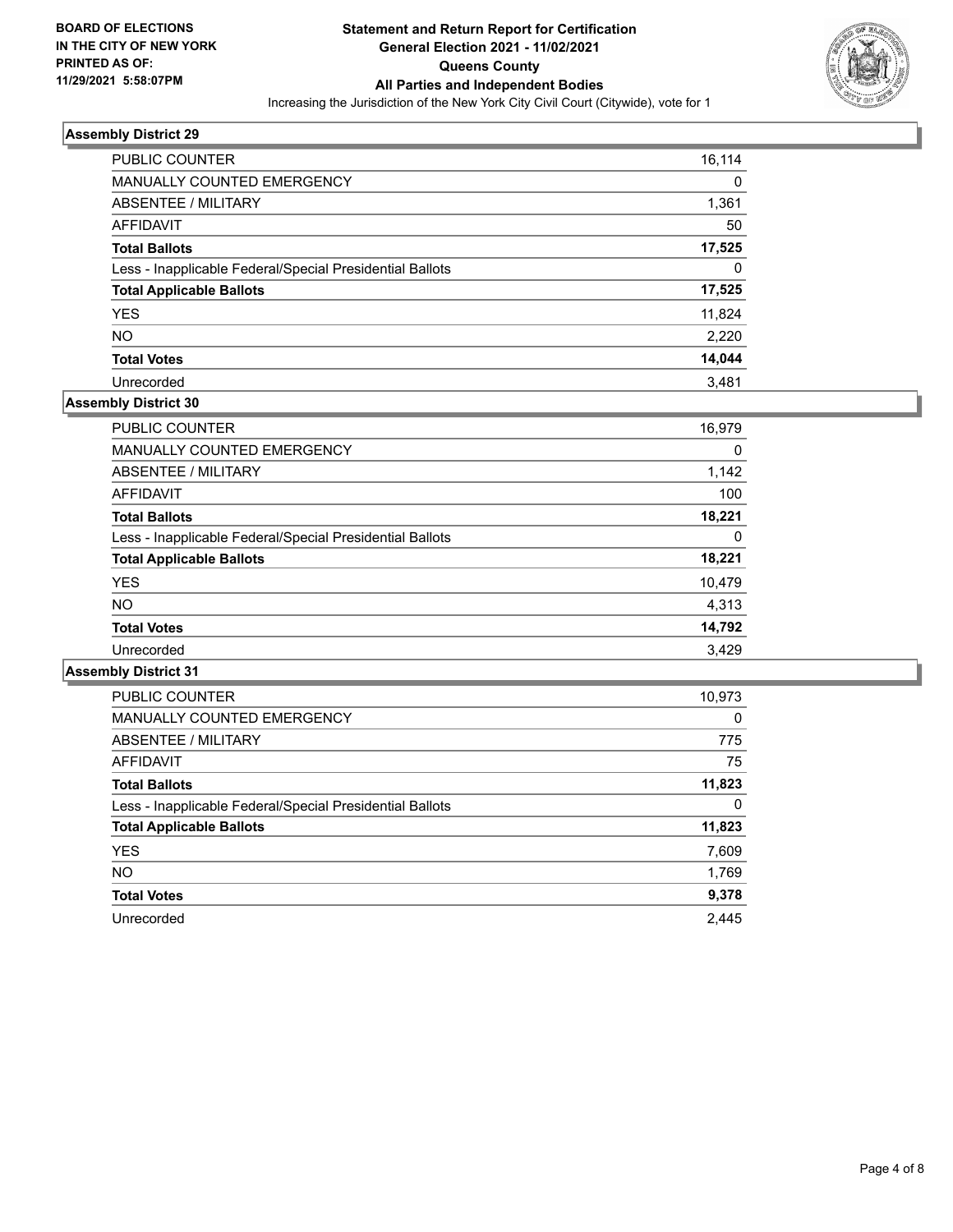

| PUBLIC COUNTER                                           | 14,251 |
|----------------------------------------------------------|--------|
| MANUALLY COUNTED EMERGENCY                               | 0      |
| ABSENTEE / MILITARY                                      | 1,068  |
| AFFIDAVIT                                                | 50     |
| <b>Total Ballots</b>                                     | 15,369 |
| Less - Inapplicable Federal/Special Presidential Ballots | 0      |
| <b>Total Applicable Ballots</b>                          | 15,369 |
| <b>YES</b>                                               | 10,359 |
| <b>NO</b>                                                | 2,014  |
| <b>Total Votes</b>                                       | 12,373 |
| Unrecorded                                               | 2.996  |

## **Assembly District 33**

| 17,743 |
|--------|
| 0      |
| 1,477  |
| 63     |
| 19,283 |
| 0      |
| 19,283 |
| 12,848 |
| 3,064  |
| 15,912 |
| 3,371  |
|        |

| <b>PUBLIC COUNTER</b>                                    | 10,620   |
|----------------------------------------------------------|----------|
| <b>MANUALLY COUNTED EMERGENCY</b>                        | $\Omega$ |
| ABSENTEE / MILITARY                                      | 817      |
| <b>AFFIDAVIT</b>                                         | 72       |
| <b>Total Ballots</b>                                     | 11,509   |
| Less - Inapplicable Federal/Special Presidential Ballots | 0        |
| <b>Total Applicable Ballots</b>                          | 11,509   |
| <b>YES</b>                                               | 6,973    |
| <b>NO</b>                                                | 1,666    |
| <b>Total Votes</b>                                       | 8,639    |
| Unrecorded                                               | 2.870    |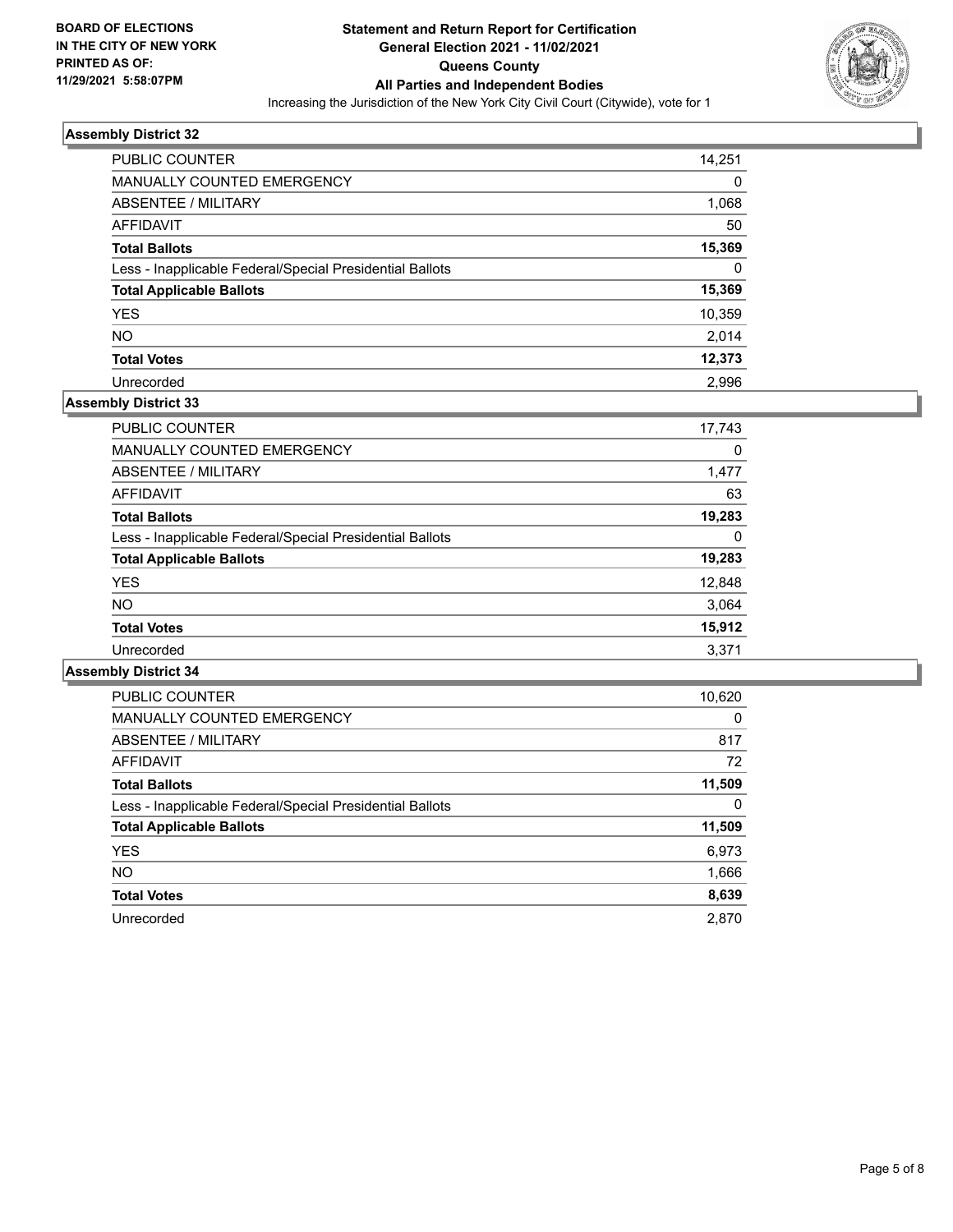

| <b>PUBLIC COUNTER</b>                                    | 8,836    |
|----------------------------------------------------------|----------|
| <b>MANUALLY COUNTED EMERGENCY</b>                        | 0        |
| ABSENTEE / MILITARY                                      | 680      |
| AFFIDAVIT                                                | 40       |
| <b>Total Ballots</b>                                     | 9,556    |
| Less - Inapplicable Federal/Special Presidential Ballots | $\Omega$ |
| <b>Total Applicable Ballots</b>                          | 9,556    |
| <b>YES</b>                                               | 5,573    |
| <b>NO</b>                                                | 1,505    |
| <b>Total Votes</b>                                       | 7,078    |
| Unrecorded                                               | 2.478    |

#### **Assembly District 36**

| PUBLIC COUNTER                                           | 17,307 |
|----------------------------------------------------------|--------|
| <b>MANUALLY COUNTED EMERGENCY</b>                        | 0      |
| ABSENTEE / MILITARY                                      | 1,223  |
| AFFIDAVIT                                                | 183    |
| <b>Total Ballots</b>                                     | 18,713 |
| Less - Inapplicable Federal/Special Presidential Ballots | 0      |
| <b>Total Applicable Ballots</b>                          | 18,713 |
| <b>YES</b>                                               | 13,009 |
| <b>NO</b>                                                | 2,894  |
| <b>Total Votes</b>                                       | 15,903 |
| Unrecorded                                               | 2.810  |

| <b>PUBLIC COUNTER</b>                                    | 15,516   |
|----------------------------------------------------------|----------|
| <b>MANUALLY COUNTED EMERGENCY</b>                        | $\Omega$ |
| ABSENTEE / MILITARY                                      | 964      |
| <b>AFFIDAVIT</b>                                         | 142      |
| <b>Total Ballots</b>                                     | 16,622   |
| Less - Inapplicable Federal/Special Presidential Ballots | 0        |
| <b>Total Applicable Ballots</b>                          | 16,622   |
| <b>YES</b>                                               | 11,137   |
| <b>NO</b>                                                | 2,352    |
| <b>Total Votes</b>                                       | 13,489   |
| Unrecorded                                               | 3.133    |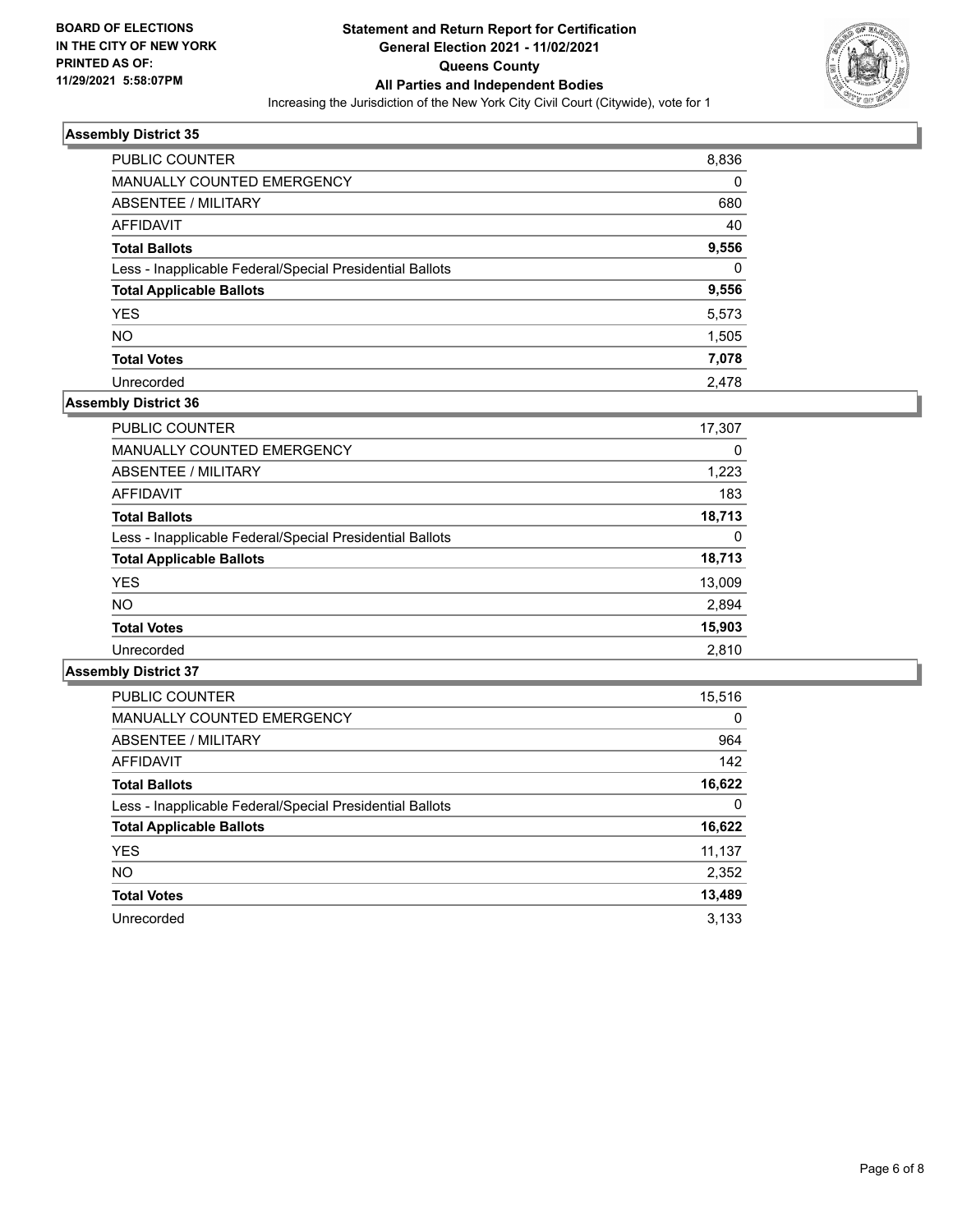

| <b>PUBLIC COUNTER</b>                                    | 10,129   |
|----------------------------------------------------------|----------|
| <b>MANUALLY COUNTED EMERGENCY</b>                        | 0        |
| ABSENTEE / MILITARY                                      | 643      |
| AFFIDAVIT                                                | 42       |
| <b>Total Ballots</b>                                     | 10,814   |
| Less - Inapplicable Federal/Special Presidential Ballots | $\Omega$ |
| <b>Total Applicable Ballots</b>                          | 10,814   |
| <b>YES</b>                                               | 6.229    |
| <b>NO</b>                                                | 2,242    |
| <b>Total Votes</b>                                       | 8,471    |
| Unrecorded                                               | 2.343    |

## **Assembly District 39**

| 7,825 |
|-------|
| 0     |
| 684   |
| 45    |
| 8,554 |
| 0     |
| 8,554 |
| 4,927 |
| 1,283 |
| 6,210 |
| 2.344 |
|       |

| <b>PUBLIC COUNTER</b>                                    | 10,145   |
|----------------------------------------------------------|----------|
| <b>MANUALLY COUNTED EMERGENCY</b>                        | $\Omega$ |
| ABSENTEE / MILITARY                                      | 1,176    |
| <b>AFFIDAVIT</b>                                         | 56       |
| <b>Total Ballots</b>                                     | 11,377   |
| Less - Inapplicable Federal/Special Presidential Ballots | 0        |
| <b>Total Applicable Ballots</b>                          | 11,377   |
| <b>YES</b>                                               | 5,584    |
| <b>NO</b>                                                | 2,811    |
| <b>Total Votes</b>                                       | 8,395    |
| Unrecorded                                               | 2,982    |